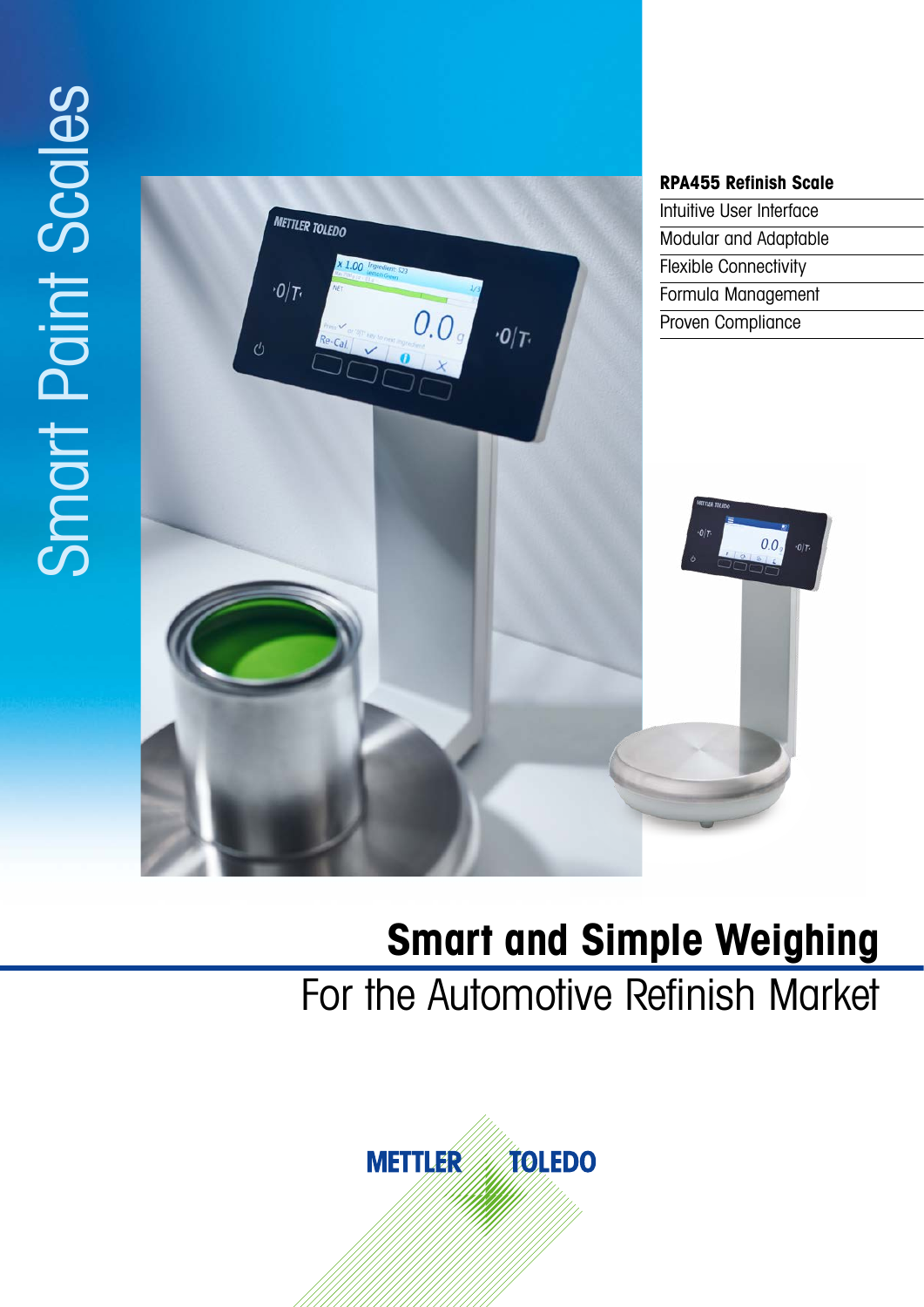# **PaintPerfect – Smart Paint Scale** For Consistent Paint Mix Quality

**The RPA455 is a family of smart paint scales from METTLER TOLEDO designed for the automotive refinish market. This solution brings a new level of comfort and functionality into the automotive body shop.** 

METTLER TOLEDO

<sup>2</sup> <sup>3</sup> RPA455 Smart Paint Scale Its intuitive and easy to use interface helps to increase productivity and reduce processing time, and offers USB and Ethernet compatibility for flexible and fast connectivity. The RPA455 features a modular design, allowing for flexible placement of components to optimize ergonomic positioning. The display can be mounted on a column, wall or placed on desk. You can also connect the display directly to a PC with your mix software, controlling the formula and process from the computer.



# **5 Reasons to Choose RPA455**







#### **5. Proven Compliance**

Ensure consistent paint mix quality across operations with globally compliant hazardous solutions. Achieve high levels of accuracy even in hazardous zones without compromising safety.

#### **1. Intuitive User Interface**

The user friendly interface offers a bigger display with TFT (Thin Film Transistor) color touchscreen for easy viewing of mix information and alerts. This allows customers to effortlessly manage formulas with guided processes, eliminating potential errors.

#### **2. Modular and Adaptable**

The modular design provides complete flexibility to build your ideal configuration. Select your required components and benefit from flexible placement, resulting in reduced total cost to setup your solution.

#### **3. Flexible Connectivity**

The standard USB communication port can easily be upgraded to Ethernet, enabling communication to the network or cloud server for painless data transfer.

**4. Formula Management** Formulas can be stored directly in the scale, enabling the management of the entire mix process from your workstation. This frees up your computer and reduces the risk of communication errors in the mixing process.

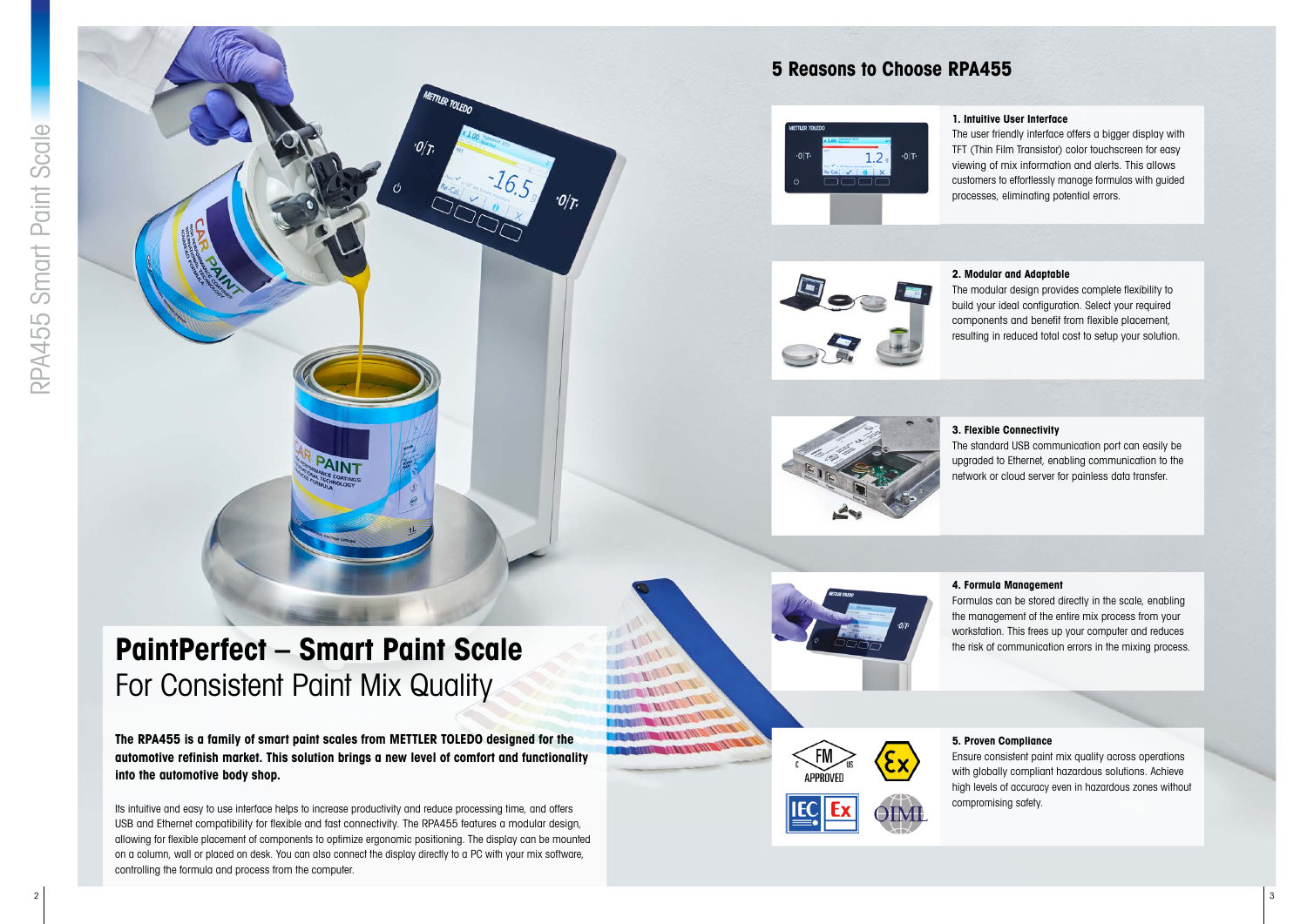

# **Integrated Formula Management** 4 Simple Steps to Mix Your Paints

#### **Select a Formula, Enter the Amount**

Formulas or jobs can be written into the scale via USB or Network in advance. Start mixing by selecting the formula and entering your target amount. In addition, formula ingredients are also visible during the operation.



The scale will prompt the operator to place the container onto the weighing platter and press OIT to tare, then the mixing process can be started.



#### **Mix in Each Ingredient**

Each ingredient will appear on the screen along with the amount the operator should pour. A yellow bar graph indicates the required amount is not yet reached. A green bar graph indicates the required amount is within tolerance. A red bar araph indicates the amount required has been exceeded.

#### **Finish Your Mix**

The mixing result will be shown at the end of the formulation process. A recalculation functionality is available when any ingredient has been under or over poured. This protects the operation from the cost associated with bad batches and waste by enabling easy mix correction.

| Step 1              |                                   | <b>Step 2</b>                                                             | <b>Step 3</b>                                           | <b>Step 4</b> |
|---------------------|-----------------------------------|---------------------------------------------------------------------------|---------------------------------------------------------|---------------|
|                     | $\odot$<br><b>Select Formula</b>  | Formula: MT00000005<br>$\times$ 0.10<br>Mettler Toledo Special Formula 05 | Ingredient: 2000<br>$\times$ 0.10<br>1/4<br>White       | Forr<br>Met   |
| <b>Formula Code</b> | <b>Formula Color Name</b>         | Max 7500 g   $d = 0.1$ g                                                  | 2<br>Max 7500 g   $d = 0.1$ g                           | Code<br>Nan   |
| MT00000000          | Mettler Toledo Special Formula 00 | NET                                                                       | <b>NET</b>                                              | Whi<br>2000   |
| MT00000001          | Mettler Toledo Special Formula 01 | $0.0\;{\rm g}$                                                            | $\mathbf O$                                             | Win<br>2001   |
| MT00000005          | Mettler Toledo Special Formula 05 | Place container and press '0 T'                                           |                                                         | Blac<br>2002  |
| MT00000003          | Mettler Toledo Special Formula 03 | to tare, then press $\blacktriangleright$ to mix.                         | Press $\checkmark$ or '0 T' key to mix next ingredient. | Eart<br>2003  |
|                     | $\bigoplus$<br>$\times$ 0.10      |                                                                           | Re-Cal.                                                 | R             |

#### **Calculation by Factor**

Function to help avoid calculation efforts when the required paint mixing amount is different than the standard. Select factor from 0.1 up to 7.0 times of the formula.

# **Mixing without Formula**

Function which allows you to process a mix with detailed guidance when there is no locally saved formula in the scale.



| <b>Formula: MT00000005</b><br>Mettler Toledo Special Formula 05 |                     |                |
|-----------------------------------------------------------------|---------------------|----------------|
| Name                                                            | Recipe<br>$Wt.$ (q) | Mix<br>Wt. (g) |
| White                                                           | 38.4                | 37.8           |
| Wine Red                                                        | 36.5                | 36.5           |
| <b>Black</b>                                                    | 30.8                | 30.8           |
| Earth Yellow                                                    | 26                  | 2.8            |
| <b>Recalculate</b>                                              |                     |                |



#### **Formula Management**

The scale allows you to store up to 30 formulas that can be easily retrieved and processed. Formulas can be created, saved, or edited.

# **More Internal Applications**



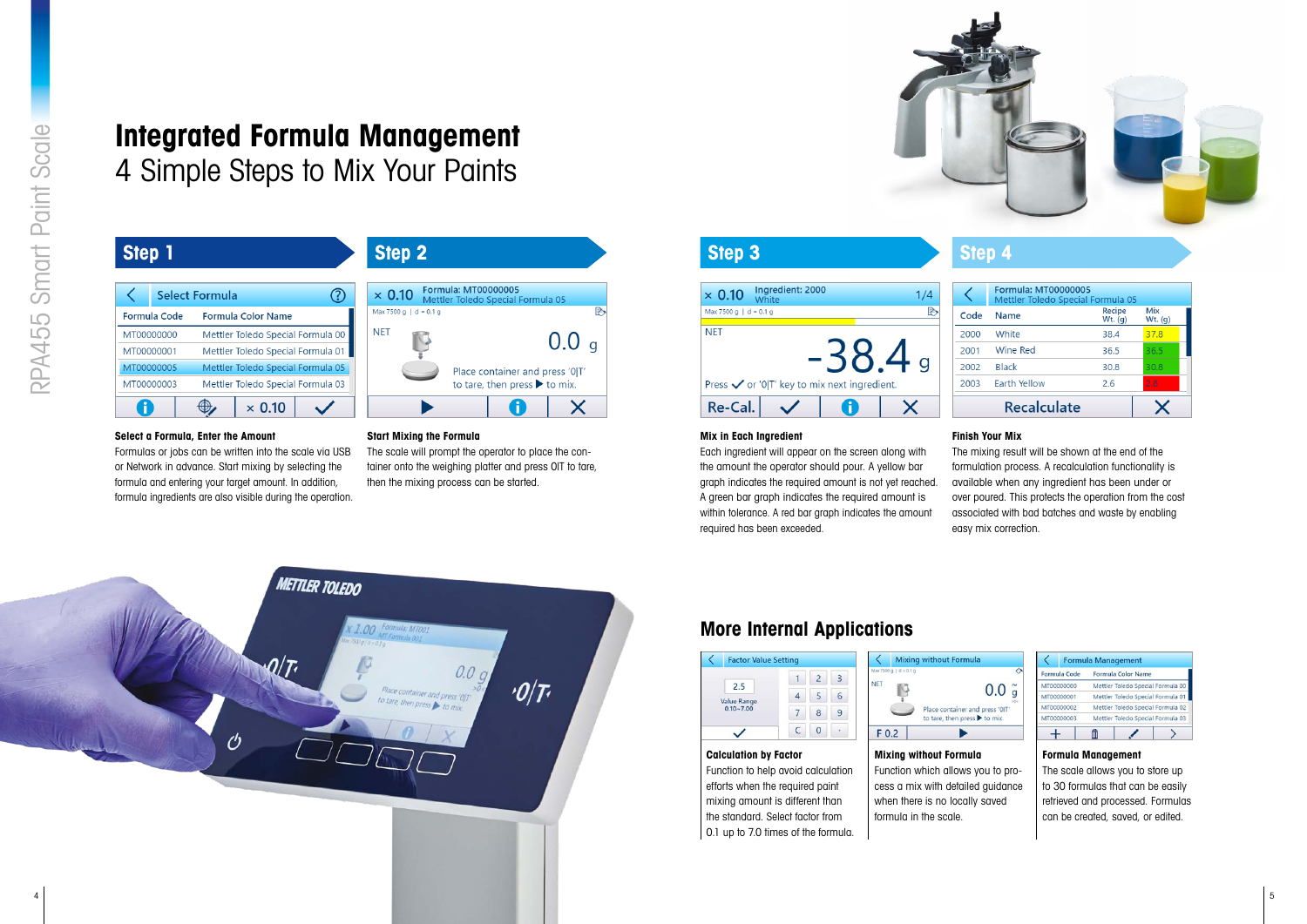

## Technical Data

#### **Metrological Data**

| 7500 g / 999.95 g         |
|---------------------------|
|                           |
|                           |
|                           |
|                           |
|                           |
| $0 \sim 40 / 32 \sim 104$ |

## **Dimensions / Weight**

| .                |                                |
|------------------|--------------------------------|
| Weighing platter | 234 mm                         |
| Housing (W×D×H)  | $234 \times 309 \times 365$ mm |
| Scale net weight | Approx. 3.3 kg                 |

#### **Display / Language**

| Display (Keyboard) | Colorful TFT LCD Capacitive Touch Screen              |
|--------------------|-------------------------------------------------------|
| Language           | English, Chinese, German, French, Spanish, Portuguese |

#### **Power Supply**

| Power supply                         | USB 2.0 or higher, or AC adapter PSAI05R-050QL6 |
|--------------------------------------|-------------------------------------------------|
| Input voltage /<br>Power consumption | 5 VDC / 5 W                                     |
| USB power and data barrier           | Energy limiting unit included                   |

#### **Interface Connection**

| USB and Ethernet optional (USB power and data barrier) or USB (power and data cable) |  |  |  |
|--------------------------------------------------------------------------------------|--|--|--|
|--------------------------------------------------------------------------------------|--|--|--|

#### **IP / Overvoltage / Pollution**

| IP protection      | IP40 in accordance with EN 60529/IEC 60529 |
|--------------------|--------------------------------------------|
| Overvoltage degree |                                            |
| Pollution degree   |                                            |

#### **Models / Application Area / Hazardous Area Approvals**

| <b>RPA455</b> |                             | Non-hazardous area |                                                                      |  |
|---------------|-----------------------------|--------------------|----------------------------------------------------------------------|--|
| RPA455x       | Ex zone 1 / Class I, Div. 1 | <b>IECEX</b>       | Ex ib IIB T4 Gb                                                      |  |
|               |                             | <b>ATEX</b>        | II 2G Ex ib IIB T4 Gb                                                |  |
|               |                             | FM (USA / CAN)     | IS CL I, Div 1, GP C, D T4<br>CL I, Zone 1, AEx / Ex ib IIB T4<br>Gb |  |
| RPA455xx      | Ex zone 2                   | <b>IECEX</b>       | Ex ic IIB T4 Gc                                                      |  |
|               |                             | <b>ATEX</b>        | II 3G Ex ic IIB T4 Gc                                                |  |

### Accessories

| Order Number             | <b>Description</b>                        |  |
|--------------------------|-------------------------------------------|--|
| <b>Protective Covers</b> |                                           |  |
| 30470150                 | Protective cover for display (pack of 10) |  |
| 30470151                 | Protective cover for column (pack of 10)  |  |
| 30470152                 | Protective cover for platter (pack of 10) |  |

#### **Power Supply**

| 30098591 | USB Power adapter PSAI05R-050QL6 |
|----------|----------------------------------|
| 46001774 | AC-adapter plug (EU, BR)         |
| 46001775 | AC-adapter plug (AU)             |
| 46001776 | AC-adapter plug (US, CN)         |
| 46001777 | AC-adapter plug (UK)             |

#### **Cables**

| 30570792 | Cable Power w/o Data USB-A to RJ45, 3 m |
|----------|-----------------------------------------|
| 30570958 | Cable Power and Data USB-A to RJ45, 3 m |
| 30570793 | ACPS455xx Cable Power and Data, 10 m    |
| 30570794 | ACPS455xx Cable Power and Data, 3 m     |
| 64057361 | Cable USB-A to USB-B, 3m                |
| 30570795 | Cable Power w/o Data RJ45 to RJ45, 10 m |
| 30570796 | Cable Power w/o Data RJ45 to RJ45, 20 m |

#### **Weighing Platter**

| 30570797 | Weighing platter RPA455 |
|----------|-------------------------|
|          |                         |
|          |                         |
|          |                         |
|          |                         |

# Dimensional Drawings (mm)





#### **Scale USB Power and Data Barrier**